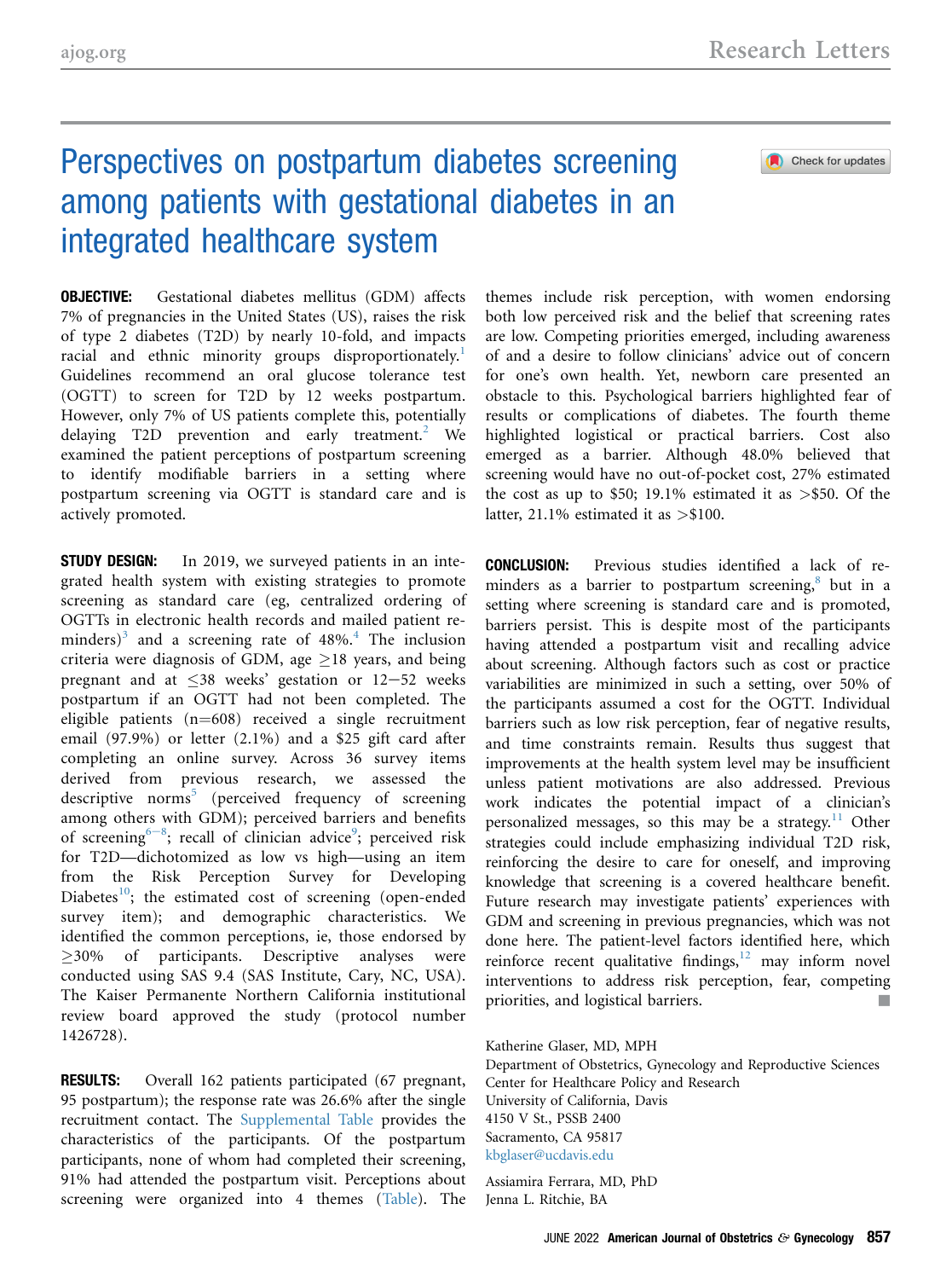### <span id="page-1-0"></span>TABLE

Perceptions of patients with gestational diabetes regarding postpartum diabetes screening in an integrated health system setting  $(N=162)$ 

| <b>Theme</b>                                                                                                                                                 | $n$ (%)    |
|--------------------------------------------------------------------------------------------------------------------------------------------------------------|------------|
| <b>Risk perception</b>                                                                                                                                       |            |
| Perceived risk of T2D is low                                                                                                                                 | 94 (58.0)  |
| Believe most women do not get screened                                                                                                                       | 84 (51.9)  |
| <b>Competing priorities</b>                                                                                                                                  |            |
| Clinician-recommended screening                                                                                                                              | 140 (86.4) |
| To take care of myself or my own health ( <i>benefit</i> )                                                                                                   | 138 (85.9) |
| I would be more focused on my baby's health ( <i>barrier</i> )                                                                                               | 69 (42.6)  |
| Psychological barriers or ambivalence                                                                                                                        |            |
| I would be afraid of getting negative [abnormal] results ( <i>barrien</i> )                                                                                  | 51 (31.5)  |
| To find out if I have diabetes or prediabetes ( <i>benefit</i> )                                                                                             | 112 (69.1) |
| To prevent diabetes or complications from diabetes ( <i>benefit</i> )                                                                                        | 109 (67.3) |
| <b>Logistical barriers</b>                                                                                                                                   |            |
| Time constraints                                                                                                                                             | 84 (51.9)  |
| It would be hard to find childcare                                                                                                                           | 61 (37.7)  |
| It would be hard to fast                                                                                                                                     | 55 (34.0)  |
| GDM, gestational diabetes mellitus; T2D, type 2 diabetes.                                                                                                    |            |
| Glaser. Perspectives on postpartum diabetes screening among patients with gestational diabetes in an integrated healthcare system. Am J Obstet Gynecol 2022. |            |

Ai-Lin Tsai, MS Division of Research Kaiser Permanente Northern California Oakland, CA

Mara Greenberg, MD Regional Perinatal Service Center The Permanente Medical Group Santa Clara, CA

Charles P. Quesenberry, PhD Division of Research Kaiser Permanente Northern California Oakland, CA

Susan D. Brown, PhD Department of Internal Medicine Center for Healthcare Policy and Research University of California, Davis Sacramento, CA Division of Research Kaiser Permanente Northern California Oakland, CA [sdmbrown@ucdavis.edu](mailto:sdmbrown@ucdavis.edu)

The authors declare no conflict of interest.

This research was supported by a Health Policy and Disparities Research Award from the Kaiser Permanente Division of Research (PI S.D.B.) and grant R01DK122087 from the National Institute of Diabetes and Digestive and Kidney Diseases (MPIs S.D.B. and A.F.). S.D.B. and A.F. also received support from grant P30DK092924 from the National Institute of

Diabetes and Digestive and Kidney Diseases. K.G.'s effort was supported by the Health Resources and Services Administration (HRSA) of the US Department of Health and Human Services (HHS) T32HP30037 (PI S.D.B.). The contents are those of the authors and do not necessarily represent the official views of nor an endorsement by the HRSA, HHS, OPA, OAH, or the US Government.

#### **REFERENCES**

1. [Vounzoulaki E, Khunti K, Abner SC, Tan BK, Davies MJ, Gillies CL.](http://refhub.elsevier.com/S0002-9378(22)00106-5/sref1) [Progression to type 2 diabetes in women with a known history of](http://refhub.elsevier.com/S0002-9378(22)00106-5/sref1) [gestational diabetes: systematic review and meta-analysis. BMJ](http://refhub.elsevier.com/S0002-9378(22)00106-5/sref1) [2020;369:m1361](http://refhub.elsevier.com/S0002-9378(22)00106-5/sref1).

2. [Eggleston EM, LeCates RF, Zhang F, Wharam JF, Ross-Degnan D,](http://refhub.elsevier.com/S0002-9378(22)00106-5/sref2) [Oken E. Variation in postpartum glycemic screening in women with a](http://refhub.elsevier.com/S0002-9378(22)00106-5/sref2) [history of gestational diabetes mellitus. Obstet Gynecol 2016;128:](http://refhub.elsevier.com/S0002-9378(22)00106-5/sref2) [159](http://refhub.elsevier.com/S0002-9378(22)00106-5/sref2)–67.

3. [Ferrara A, Hedderson MM, Ching J, Kim C, Peng T, Crites YM.](http://refhub.elsevier.com/S0002-9378(22)00106-5/sref3) [Referral to telephonic nurse management improves outcomes in](http://refhub.elsevier.com/S0002-9378(22)00106-5/sref3) [women with gestational diabetes. Am J Obstet Gynecol 2012;206:491.](http://refhub.elsevier.com/S0002-9378(22)00106-5/sref3) [e1](http://refhub.elsevier.com/S0002-9378(22)00106-5/sref3)–5.

4. [Brown SD, Tsai AL, Hedderson MM, Quesenberry C, Ferrara A.](http://refhub.elsevier.com/S0002-9378(22)00106-5/sref4) [350-OR: Disparities in uptake of](http://refhub.elsevier.com/S0002-9378(22)00106-5/sref4) guideline-recommended post[partum diabetes screening after GDM. Diabetes 2019;68](http://refhub.elsevier.com/S0002-9378(22)00106-5/sref4) [\(Supplement\\_1\)](http://refhub.elsevier.com/S0002-9378(22)00106-5/sref4).

5. [Rulison KL, Milroy JJ, Wyrick DL. A randomized iterative approach to](http://refhub.elsevier.com/S0002-9378(22)00109-0/sref5) [optimizing an online substance use intervention for collegiate athletes.](http://refhub.elsevier.com/S0002-9378(22)00109-0/sref5) [Transl Behav Med 2022;12:ibab119.](http://refhub.elsevier.com/S0002-9378(22)00109-0/sref5)

6. [Van Ryswyk E, Middleton P, Shute E, Hague W, Crowther C.](http://refhub.elsevier.com/S0002-9378(22)00144-2/sref6) Women'[s views and knowledge regarding healthcare seeking](http://refhub.elsevier.com/S0002-9378(22)00144-2/sref6) [for gestational diabetes in the postpartum period: A systematic](http://refhub.elsevier.com/S0002-9378(22)00144-2/sref6)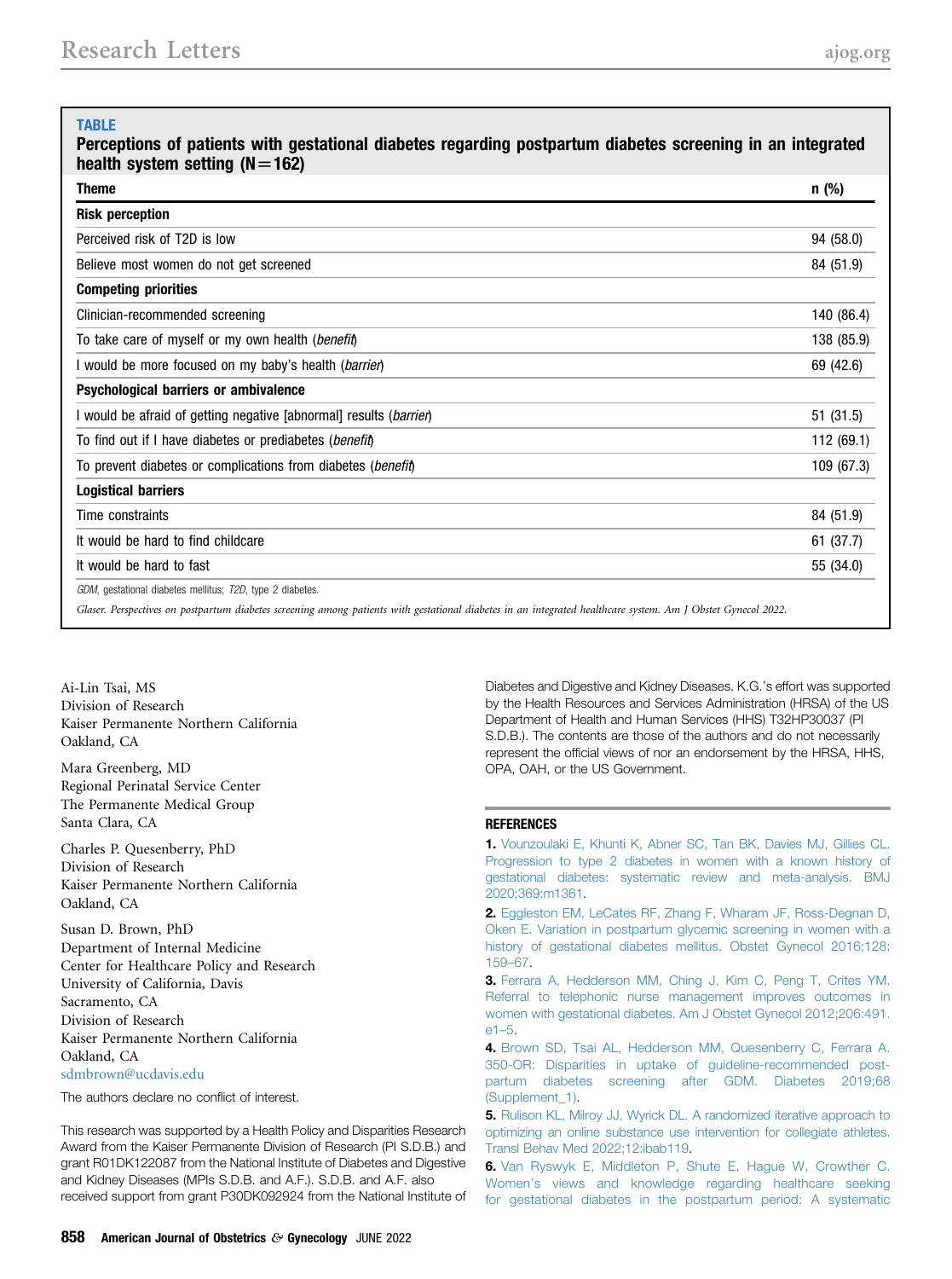<span id="page-2-0"></span>[review of qualitative/survey studies. Diabetes Res Clin Pract](http://refhub.elsevier.com/S0002-9378(22)00144-2/sref6) [2015;110:109](http://refhub.elsevier.com/S0002-9378(22)00144-2/sref6)–22.

7. [Van Ryswyk EM, Middleton PF, Hague WM, Crowther CA. Women](http://refhub.elsevier.com/S0002-9378(22)00110-7/sref7)'s [views on postpartum testing for type 2 diabetes after gestational dia](http://refhub.elsevier.com/S0002-9378(22)00110-7/sref7)[betes: six month follow-up to the DIAMIND randomised controlled trial.](http://refhub.elsevier.com/S0002-9378(22)00110-7/sref7) [Prim Care Diabetes 2016;10:91](http://refhub.elsevier.com/S0002-9378(22)00110-7/sref7)–102.

8. [Keely E, Clark H, Karovitch A, Graham I. Screening for type 2 diabetes](http://refhub.elsevier.com/S0002-9378(22)00110-7/sref8) [following gestational diabetes: family physician and patient perspectives.](http://refhub.elsevier.com/S0002-9378(22)00110-7/sref8) [Can Fam Physician 2010;56:558](http://refhub.elsevier.com/S0002-9378(22)00110-7/sref8)–63.

9. [Ferrara A, Hedderson MM, Albright CL, et al. A pragmatic cluster](http://refhub.elsevier.com/S0002-9378(22)00110-7/sref9) [randomized clinical trial of diabetes prevention strategies for women with](http://refhub.elsevier.com/S0002-9378(22)00110-7/sref9) [gestational diabetes: design and rationale of the Gestational Diabetes](http://refhub.elsevier.com/S0002-9378(22)00110-7/sref9)' [Effects on Moms \(GEM\) study. BMC Pregnancy Childbirth 2014;14:21](http://refhub.elsevier.com/S0002-9378(22)00110-7/sref9).

10. [Walker EA, Mertz CK, Kalten MR, Flynn J. Risk perception for](http://refhub.elsevier.com/S0002-9378(22)00110-7/sref10) [developing diabetes: comparative risk judgments of physicians. Diabetes](http://refhub.elsevier.com/S0002-9378(22)00110-7/sref10) [Care 2003;26:2543](http://refhub.elsevier.com/S0002-9378(22)00110-7/sref10)–8.

11. [Brown SD, Grijalva CS, Ferrara A. Leveraging EHRs for patient](http://refhub.elsevier.com/S0002-9378(22)00110-7/sref11) [engagement: perspectives on tailored program outreach. Am J Manag](http://refhub.elsevier.com/S0002-9378(22)00110-7/sref11) [Care 2017;23:e223](http://refhub.elsevier.com/S0002-9378(22)00110-7/sref11)–30.

12. [Dennison RA, Fox RA, Ward RJ, Grif](http://refhub.elsevier.com/S0002-9378(22)00110-7/sref12)fin SJ, Usher-Smith JA. Women'[s views on screening for type 2 diabetes after gestational dia](http://refhub.elsevier.com/S0002-9378(22)00110-7/sref12)[betes: a systematic review, qualitative synthesis and recommendations](http://refhub.elsevier.com/S0002-9378(22)00110-7/sref12) [for increasing uptake. Diabet Med 2020;37:29](http://refhub.elsevier.com/S0002-9378(22)00110-7/sref12)–43.

© 2022 Elsevier Inc. All rights reserved. [https://doi.org/10.1016/j.ajog.](https://doi.org/10.1016/j.ajog.2022.02.010) [2022.02.010](https://doi.org/10.1016/j.ajog.2022.02.010)

# Perioperative opioid-prescribing practices of resident trainees compared with staff surgeons

Check for updates

## **OBJECTIVE:** Little is known about the opioid-prescribing practices of surgical trainees. Our objective was to evaluate the opioid prescriptions of resident trainees compared with academic and community staff surgeons following elective hysterectomy.

**STUDY DESIGN:** We performed a population-based cohort study using linked administrative data in Ontario, Canada,

where all dispensed prescription opioids are recorded, regardless of insurance status.<sup>1</sup> We included opioid-naïve women (age  $\geq 18$  years) who underwent elective hysterectomy between January 1, 2013 and March 31, 2019 and filled at least 1 opioid prescription in the perioperative period (day of hysterectomy to 7 days after). We excluded emergency surgeries, patients with malignancy, history of opioid toxicity, those who received opioids in the previous

| <b>Prescriber</b>                            | <b>High-dosage opioid prescription</b> |                     | Total perioperative OME (mg) |                                  | <b>OME</b> value<br><b>Recommended</b> |
|----------------------------------------------|----------------------------------------|---------------------|------------------------------|----------------------------------|----------------------------------------|
|                                              | Event rate (%)                         | Risk ratio (95% CI) | Mean±SD                      | Mean difference (95% CI)         | OME <sup>2</sup>                       |
| All hysterectomies $(N=20,352)$              |                                        |                     |                              |                                  |                                        |
| Trainee <sup>a</sup>                         | 6.0                                    | Ref                 | 144.59±74.56                 | Ref                              |                                        |
| All staff                                    | 11.3                                   | $1.35(0.93 - 2.00)$ | $164.59 \pm 79.70$           | 16.11 (7.53-24.95)               |                                        |
| Academic surgeon                             | 7.4                                    | $1.22(0.79 - 1.93)$ | 157.60±70.64                 | 13.01 (1.85 - 25.77)             |                                        |
| Community surgeon                            | 11.8                                   | $1.36(0.91 - 2.02)$ | $165.53 \pm 80.80$           | 16.75 (6.99 - 26.21)             |                                        |
| Minimally invasive hysterectomy $(N=12,188)$ |                                        |                     |                              |                                  |                                        |
| Trainee <sup>a</sup>                         | 5.5                                    | Ref                 | $142.21 + 72.47$             | Ref                              | $<$ 113 mg                             |
| All staff                                    | 10.0                                   | $1.25(0.77 - 2.03)$ | $160.81 \pm 80.04$           | $15.85(5.43 - 25.84)$            |                                        |
| Academic surgeon                             | 6.7                                    | $1.22(0.67 - 2.06)$ | $158.91 \pm 71.65$           | $16.70(3.93 - 28.94)$            |                                        |
| Community surgeon                            | 10.5                                   | $1.26(0.78 - 2.04)$ | $160.91 \pm 81.59$           | $15.66$ (4.73-27.08)             |                                        |
| Open hysterectomy $(N=8, 164)$               |                                        |                     |                              |                                  |                                        |
| Trainee <sup>a</sup>                         | 7.1                                    | Ref                 | 149.49±78.59                 | ref                              | $<$ 150 mg                             |
| All staff                                    | 13.2                                   | $1.46(0.96 - 2.29)$ | 170.29±78.91                 | 15.21 (2.73-26.98)               |                                        |
| Academic surgeon                             | 8.9                                    | $1.25(0.75 - 2.00)$ | 154.65±68.82                 | 5.16 $(-8.85 \text{ to } 20.44)$ |                                        |
| Community surgeon                            | 13.7                                   | $1.48(0.94 - 2.38)$ | 172.35±79.29                 | $17.17(5.01 - 29.17)$            |                                        |

CI, confidence interval; mg, milligrams; OME, oral morphine equivalent; ref, reference interval; SD, standard deviation.

<sup>a</sup> The trainee referent group weights differ for the 2 pairwise comparisons. The data presented above are from the weighted comparison of the trainees vs academic staff.

Murji. Perioperative opioid-prescribing practices of resident trainees compared with staff surgeons. Am J Obstet Gynecol 2022.